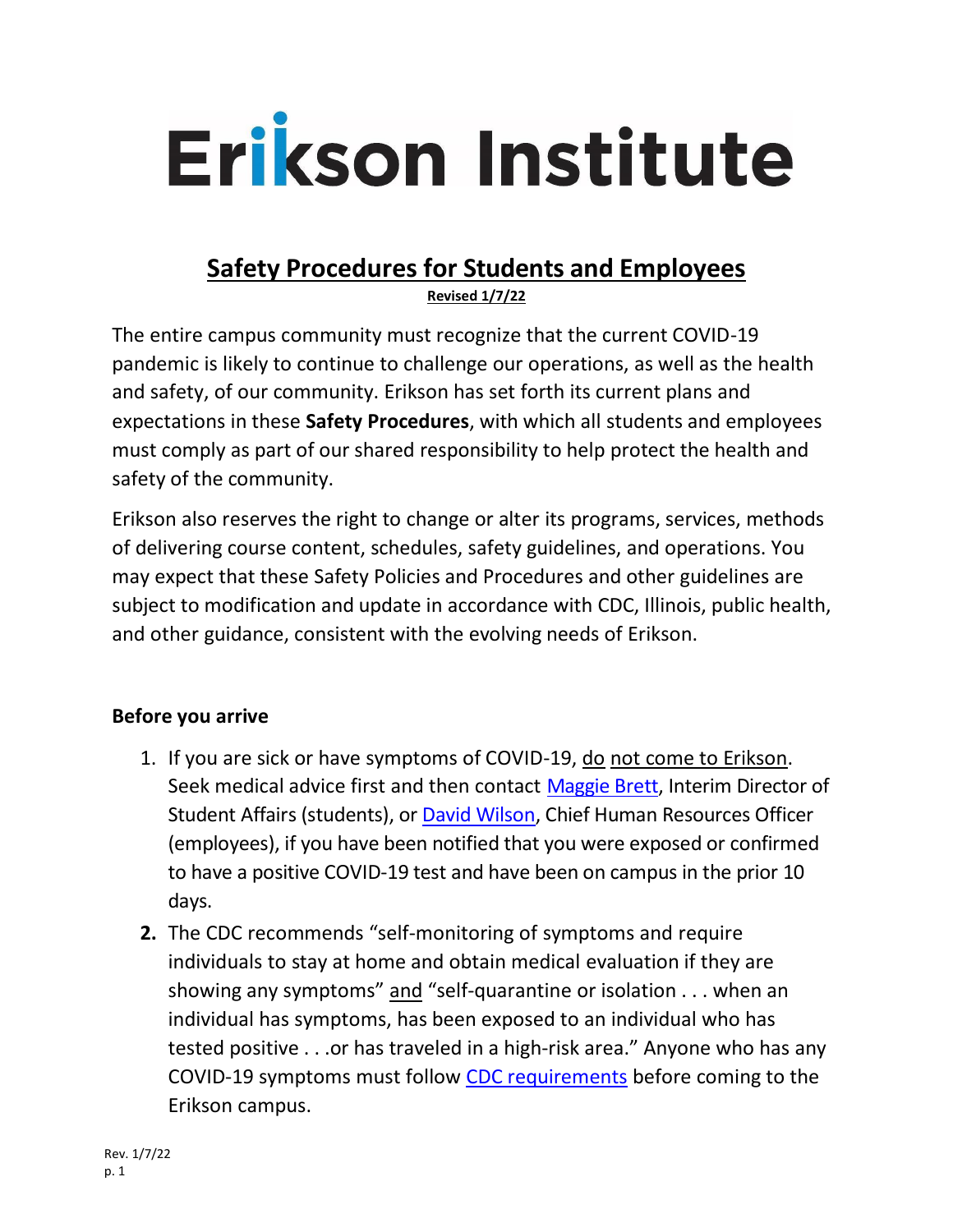- 3. If you have traveled recently outside Chicago, please follow the latest travel advisory language for the City of Chicago which you can view [here](https://www.chicago.gov/city/en/sites/covid-19/home/emergency-travel-order.html) before coming to campus.
- 4. Notify Security at [security@erikson.edu](mailto:security@erikson.edu) in advance of any visitor's or client's arrival. In our effort to maintain social distance and to properly limit the number of persons in the facility, no unscheduled visitors or clients will be allowed access.
- 5. Staff will work on campus based on their approved schedule and contact their supervisor to modify their schedules.
- 6. Staff who work from the campus facility may request to have their workspace reassigned to a safer option via an email to [dwilson@erikson.edu](mailto:dwilson@erikson.edu) .
- 7. Students and Staff will provide proof of vaccination or have an approved exception by the due date instructed.

#### **Building Entry**

- 1. Everyone entering the Erikson campus must wear a face mask/covering that covers their nose and mouth.
- 2. Everyone must sanitize their hands.
- 3. Everyone is required to be vaccinated or provide proof or confirmation of a **negative COVID-19 test** as per [Erikson's COVID](https://erikson.sharepoint.com/:b:/s/Home/EdD_sAkO_CNNu_q0ZUPnNrIBd5SfNFB-rDoY5qdrG50Rbg?e=2uXhde)-[19 Vaccine Mandate Policy.](https://erikson.sharepoint.com/:b:/s/Home/EdD_sAkO_CNNu_q0ZUPnNrIBd5SfNFB-rDoY5qdrG50Rbg?e=2uXhde)
	- Proof of vaccination or request for medical or religious exception shall be provided prior to September 19, 2021. For staff, please [submit your proof here.](https://forms.office.com/Pages/ResponsePage.aspx?id=wltmnPDhUki-JY2n-M8k2_1yhYB8K75Ig4KUH57BKcdUNldLTU1LQllDRkhKNzlNV0RBT0cySEZBVCQlQCN0PWcu) For students, please submit your proof to: [registration@erikson.edu](mailto:registration@erikson.edu)
	- If you have not been vaccinated, you must show proof of a negative COVID-19 test to the security officer.
- 4. Building hours of operation will vary based on campus activities and class schedules. We plan to maintain core hours of **8 am – 9 pm Monday through Thursday, and until 6 pm on Friday (during the academic term when classes are in session)**. Saturday hours will be added as needed.
- 5. Any person who does not strictly follow the Safety Policies and Policies will be asked to leave the facility.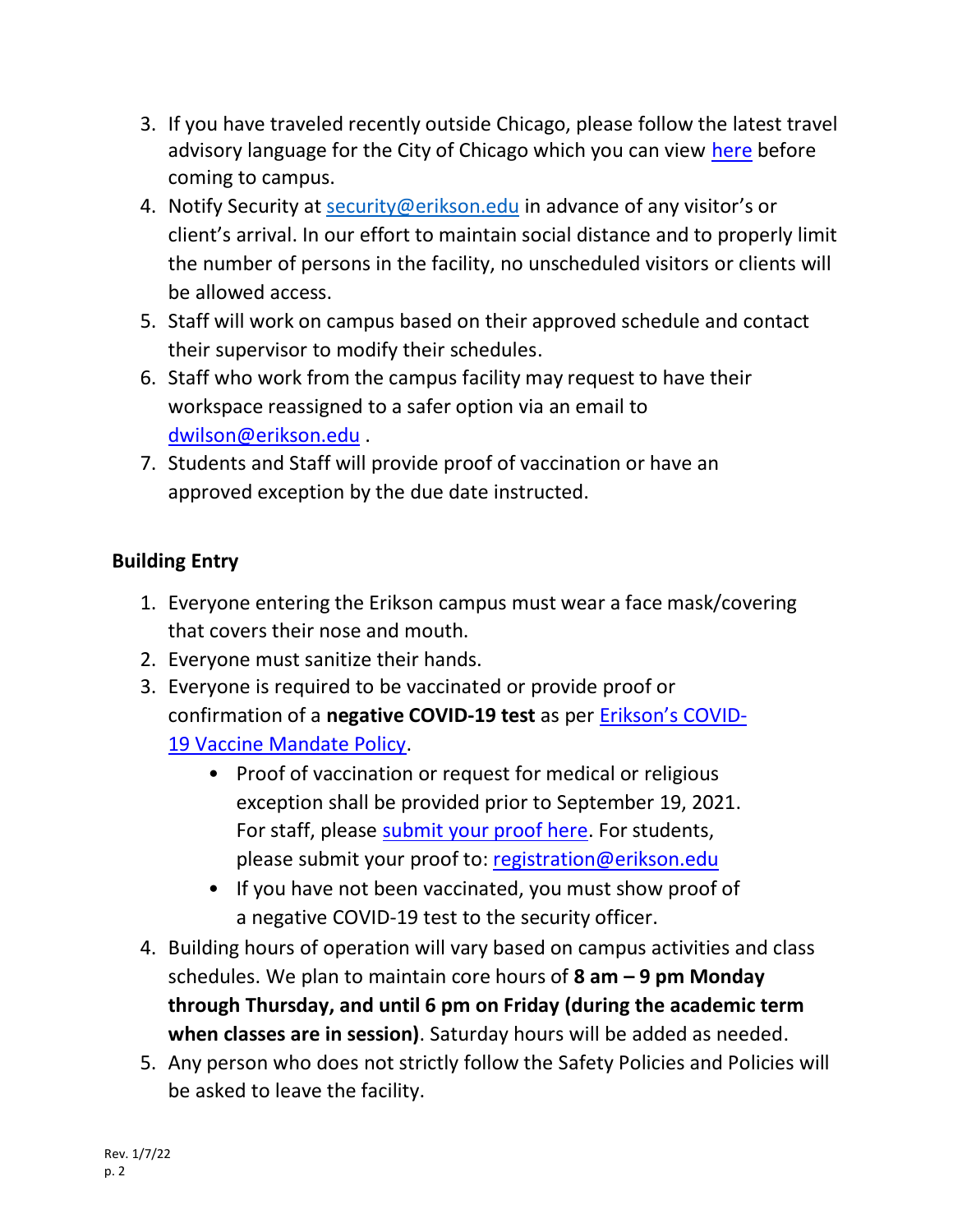#### **Health and Safety Policies while in Facility**

- 1. Face masks/coverings are always required in common areas and classrooms or when unable to social distance. Face masks/coverings will not be required in private offices with the door closed or cubicles when seated.
- 2. Everyone will be required to maintain social distancing in all hallways and common areas.
- 3. Frequent hand washing is recommended or use of hand sanitizer when soap and water are not available.
- 4. No more than 2 people on an elevator at one time.
- 5. Floor decals, directional signage and all other signage must be followed.
- 6. No more than a maximum of 50 people may gather in any space with at least 6-feet social distance. Lower group sizes will be mandated based on the room size/square footage. See **Appendix A** for classroom capacity.
- 7. Students and Staff must report if they experience COVID-19 symptoms while on-campus. Students and Staff will be asked to leave the facility.